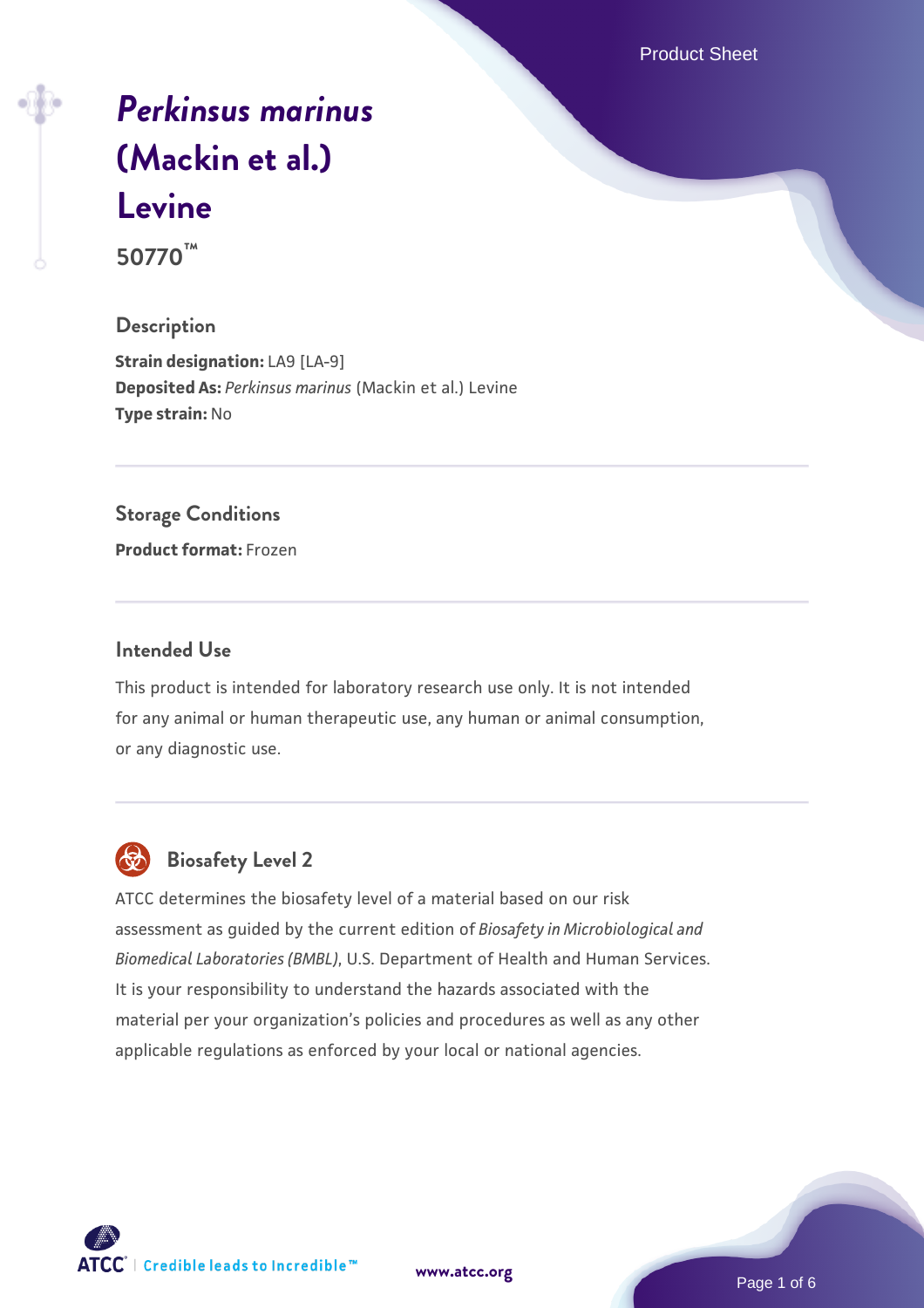# **[Perkinsus marinus](https://www.atcc.org/products/50770) [\(Mackin et al.\) Levine](https://www.atcc.org/products/50770)** Product Sheet **50770**

ATCC highly recommends that appropriate personal protective equipment is always used when handling vials. For cultures that require storage in liquid nitrogen, it is important to note that some vials may leak when submersed in liquid nitrogen and will slowly fill with liquid nitrogen. Upon thawing, the conversion of the liquid nitrogen back to its gas phase may result in the vial exploding or blowing off its cap with dangerous force creating flying debris. Unless necessary, ATCC recommends that these cultures be stored in the vapor phase of liquid nitrogen rather than submersed in liquid nitrogen.

# **Certificate of Analysis**

For batch-specific test results, refer to the applicable certificate of analysis that can be found at www.atcc.org.

# **Growth Conditions**

**Medium:**  [ATCC Medium 1886: Perkinsus broth medium](https://www.atcc.org/-/media/product-assets/documents/microbial-media-formulations/atcc-medium-1886.pdf?rev=3f191fd8ade443aca9e8e4826432baa3) **Instructions for complete medium:** ATCC Medium 1886 **Temperature:** 25°C **Culture system:** Axenic

# **Handling Procedures**

# **Culture maintenance:**

1. Vigorously agitate a culture at or near peak density and aseptically transfer a 0.1 ml aliquot to a T-25 tissue culture flask containing 10 ml of fresh complete medium.



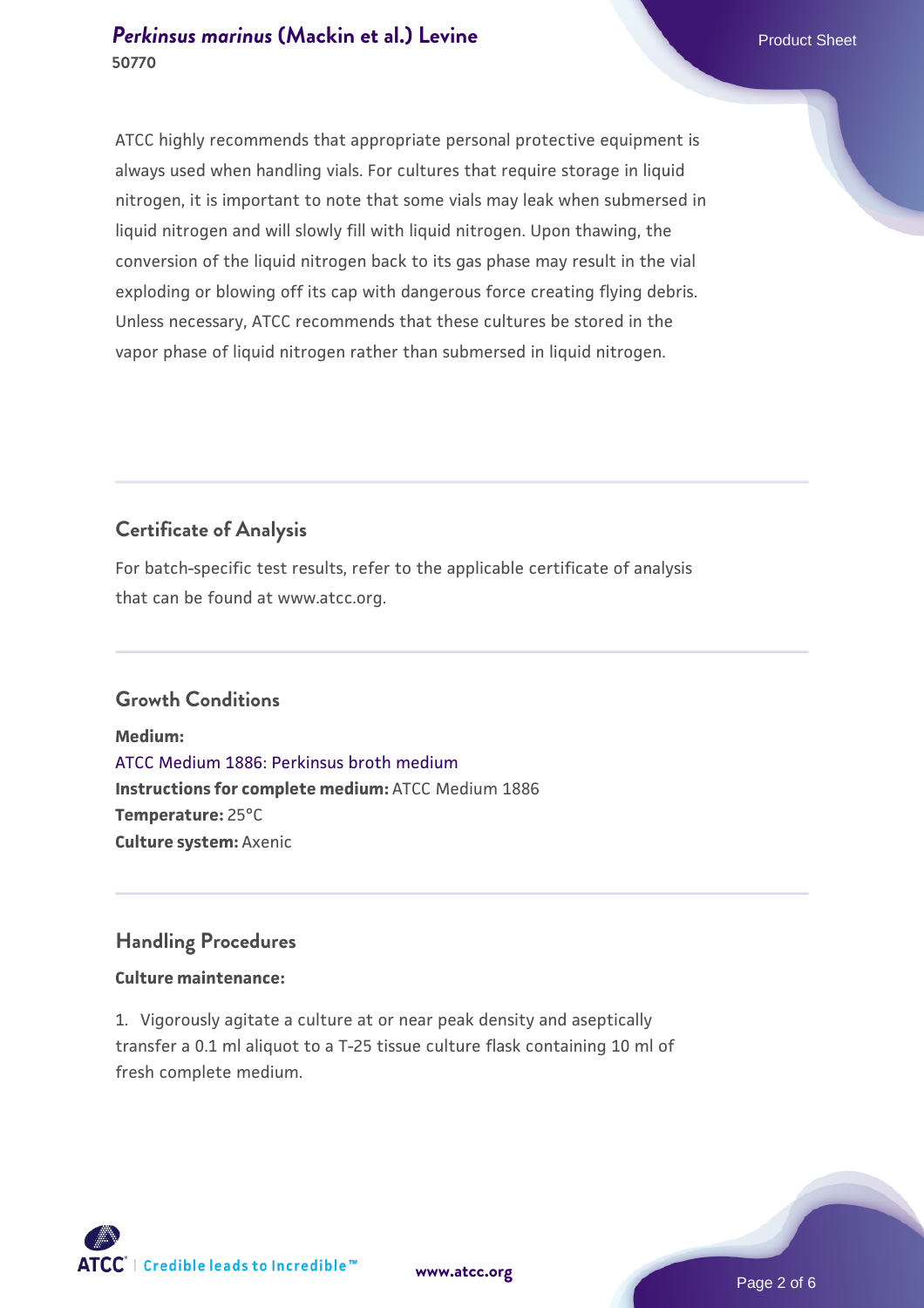# **[Perkinsus marinus](https://www.atcc.org/products/50770) [\(Mackin et al.\) Levine](https://www.atcc.org/products/50770)** Product Sheet **50770**

2. Screw cap on tightly and incubate at 25°C.

3. Subculture every 10-14d.

#### **Cryopreservation:**

1. Harvest cells from several cultures which are in logarithmic to late stationary phase of growth. Vigorously agitate to suspend the cells.

2. Aseptically transfer the cell suspension to 15 ml plastic centrifuge tubes.

3. Centrifuge at 200 x g for 5 min.

4. While cells are centrifuging, prepare a 20% solution of DMSO in ATCC Medium 1886.

5. Remove the supernatant and pool the cell pellets into a final volume of 4.5 ml.

6. Combine the cell suspension with an equal volume of 20% DMSO cryoprotectant solution (prepared in step 4) to yield a final concentration of 10% DMSO.

7. Dispense in 0.5 ml aliquots to 1.0-2.0 ml Nunc vials (special plastic vials for cryopreservation).

8. Place the vials in a controlled rate freezing unit. From room temperature cool at -1°C/min to -40°C. At -40°C, plunge ampules into liquid nitrogen.

9. Store ampules in a liquid nitrogen refrigerator until needed.

10. To establish a culture from the frozen state, place a frozen ampule in a 35°C water bath just enough to cover the frozen material. Allow the ampule to thaw completely (2-3 min).

11. Immediately after thawing, aseptically remove the contents and transfer to a T-25 tissue culture flask containing 10 ml of fresh ATCC medium 1886.

12.Screw the cap on tightly and incubate at 25°C. Observe the culture daily. Transfer the culture when many trophozoites are observed.

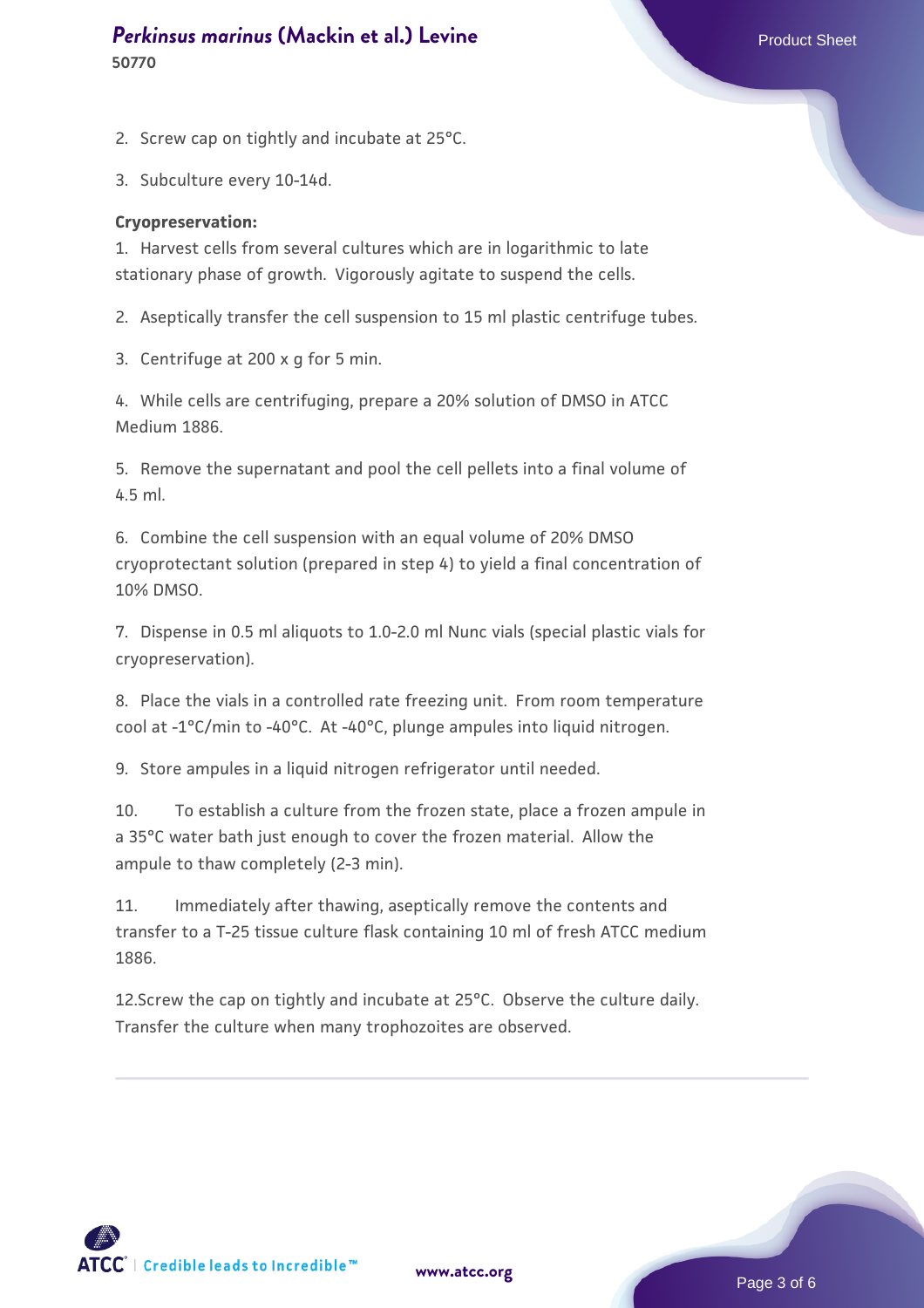### **Notes**

Additional information on this culture is available on the ATCC web site at www.atcc.org.

While every effort is made to insure authenticity and reliability of strains on deposit, ATCC is not liable for damages arising from the misidentification or misrepresentation of cultures.

ATCC recommends that individuals contemplating commercial use of any culture first contact the originating investigator to negotiate an agreement. Third party distribution of this culture is discouraged, since this practice has resulted in the unintentional spreading of contaminated cultures.

# **Material Citation**

If use of this material results in a scientific publication, please cite the material in the following manner: *Perkinsus marinus* (Mackin et al.) Levine (ATCC 50770)

# **References**

References and other information relating to this material are available at www.atcc.org.

# **Warranty**

The product is provided 'AS IS' and the viability of ATCC® products is warranted for 30 days from the date of shipment, provided that the customer has stored and handled the product according to the information included on the product information sheet, website, and Certificate of Analysis. For living cultures, ATCC lists the media formulation and reagents

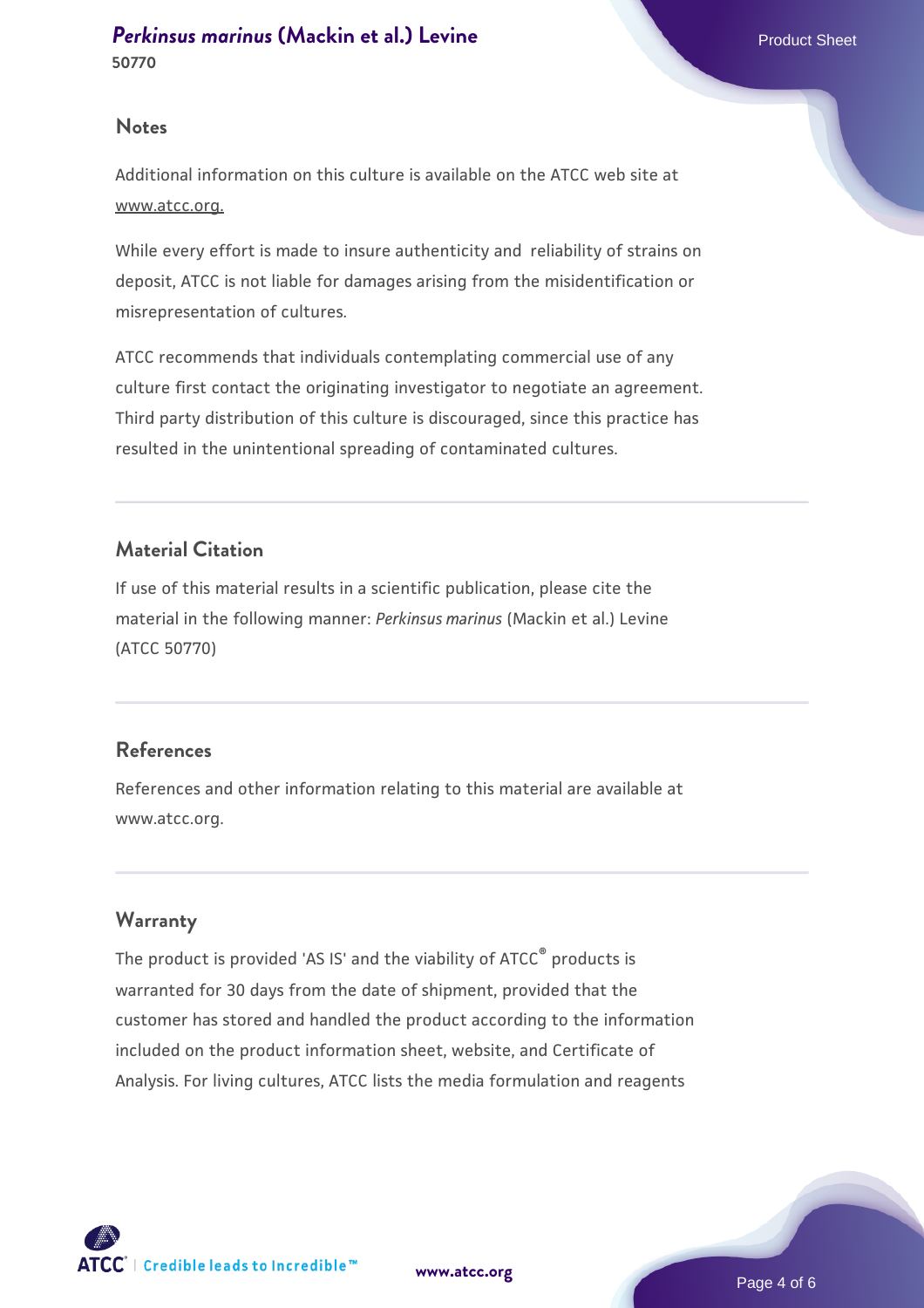# **[Perkinsus marinus](https://www.atcc.org/products/50770) [\(Mackin et al.\) Levine](https://www.atcc.org/products/50770)** Product Sheet **50770**

that have been found to be effective for the product. While other unspecified media and reagents may also produce satisfactory results, a change in the ATCC and/or depositor-recommended protocols may affect the recovery, growth, and/or function of the product. If an alternative medium formulation or reagent is used, the ATCC warranty for viability is no longer valid. Except as expressly set forth herein, no other warranties of any kind are provided, express or implied, including, but not limited to, any implied warranties of merchantability, fitness for a particular purpose, manufacture according to cGMP standards, typicality, safety, accuracy, and/or noninfringement.

# **Disclaimers**

This product is intended for laboratory research use only. It is not intended for any animal or human therapeutic use, any human or animal consumption, or any diagnostic use. Any proposed commercial use is prohibited without a license from ATCC.

While ATCC uses reasonable efforts to include accurate and up-to-date information on this product sheet, ATCC makes no warranties or representations as to its accuracy. Citations from scientific literature and patents are provided for informational purposes only. ATCC does not warrant that such information has been confirmed to be accurate or complete and the customer bears the sole responsibility of confirming the accuracy and completeness of any such information.

This product is sent on the condition that the customer is responsible for and assumes all risk and responsibility in connection with the receipt, handling, storage, disposal, and use of the ATCC product including without limitation taking all appropriate safety and handling precautions to minimize health or environmental risk. As a condition of receiving the material, the customer agrees that any activity undertaken with the ATCC product and any progeny or modifications will be conducted in compliance with all applicable laws, regulations, and guidelines. This product is provided 'AS IS' with no representations or warranties whatsoever except as expressly set forth



**[www.atcc.org](http://www.atcc.org)**

Page 5 of 6